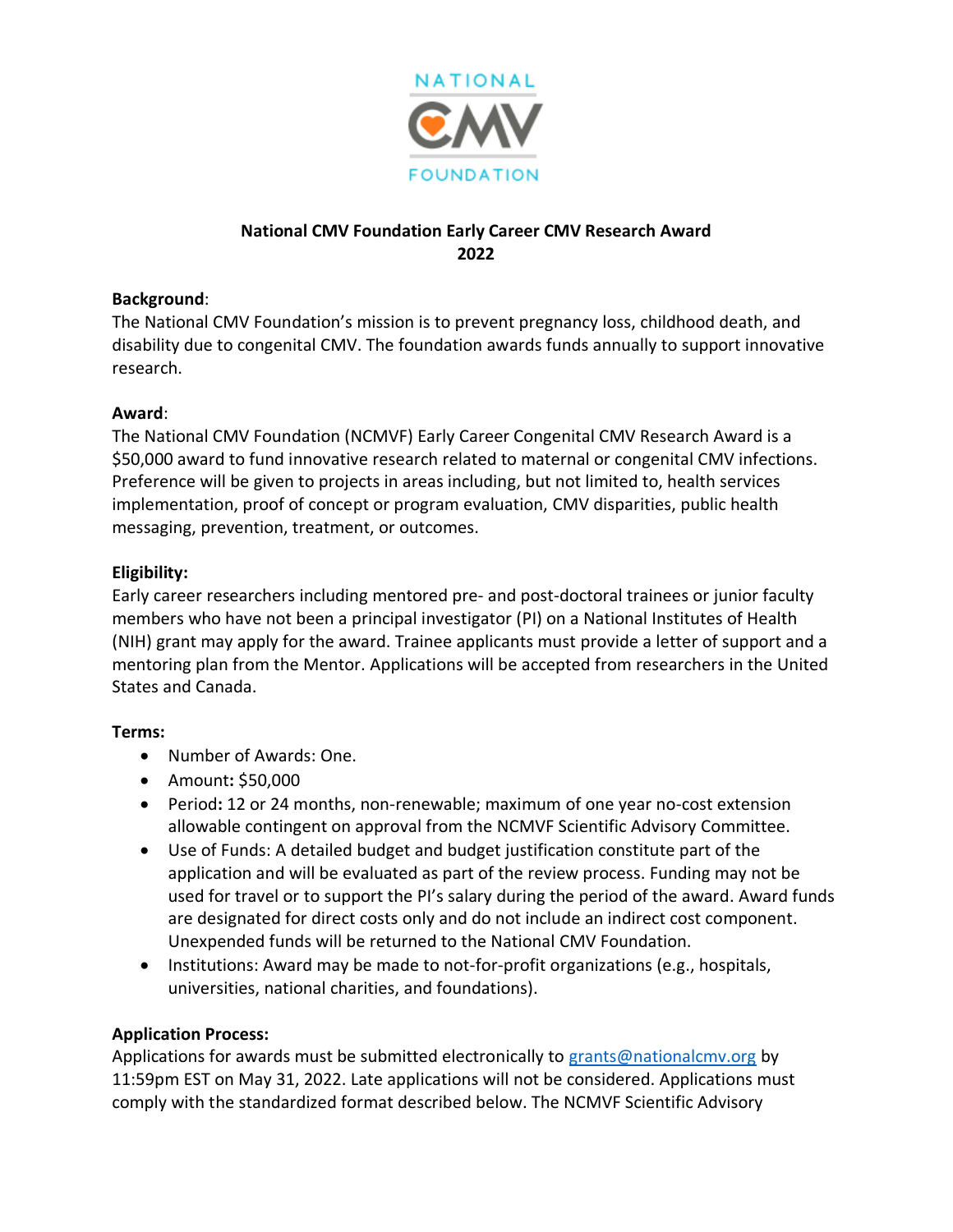Committee will review applications and make a funding recommendation to the foundation's board of directors for final approval.

## **Review Timeline:**

- **11:59pm EST May 31,2022** Award applications due
- **July 15, 2022** Reviews complete
- **July 22, 2022** Award recipient announced
- **August 1, 2022** Funding available

### **Review Process:**

All acceptable applications will be peer reviewed by outside expert reviewers and the NCMVF Scientific Advisory Committee. The review process will follow that of the NIH, whereby there will be a primary and two secondary reviewers. Formal reviews will be written on each application and the critique returned to the investigator within a reasonable period after the completion of the review process. Applications will be evaluated according to the NIH scoring system. Each application will be evaluated for Significance, Innovation, Approach, Investigator and Overall.

The NCMVF Scientific Advisory Committee will review all applications prior to making funding decisions and will review all applications for consistency of the peer review. Committee members will not review applications from collaborators or students.

### **Application Format:**

Applications are in a similar format to the NIH. All applications must be completed and submitted to [grants@nationalcmv.org.](mailto:research@nationalcmv.org)

- 1. Face Page (use attached form)
- 2. Project Summary, Relevance, Suggested Reviewers, Key Personnel (1 page)
- 3. Specific Aims (1/2 page)
- 4. Research Strategy (3 ½ pages)
- 5. Budget for Year One with Justification
- 6. Applicant biographical Sketch(es) (use attached from)
- 7. Human Subjects or Vertebrate Animals approval
- 8. Literature Cited
- 9. Letter(s) from Collaborators (as applicable)
- 10. Letter of Support from Mentor (required for trainee investigators) including a detailed mentoring plan. The mentoring plan should include the mentor's CV, including [detail relevant methodologic and/or career experience and be committed to supporting the applicant].

If the proposed research involves human subjects or vertebrate animals at any time, the project must be reviewed and approved by the appropriate Institutional Review Board (IRB) or Animal Care and Use Committee (IACUC). This approval should be obtained prior to submission if possible and submitted with the application. If such approval is unavoidably delayed, enter "pending" instead of the approval date on the face page. NCMVF will not release any monies until all appropriate approvals have been obtained.